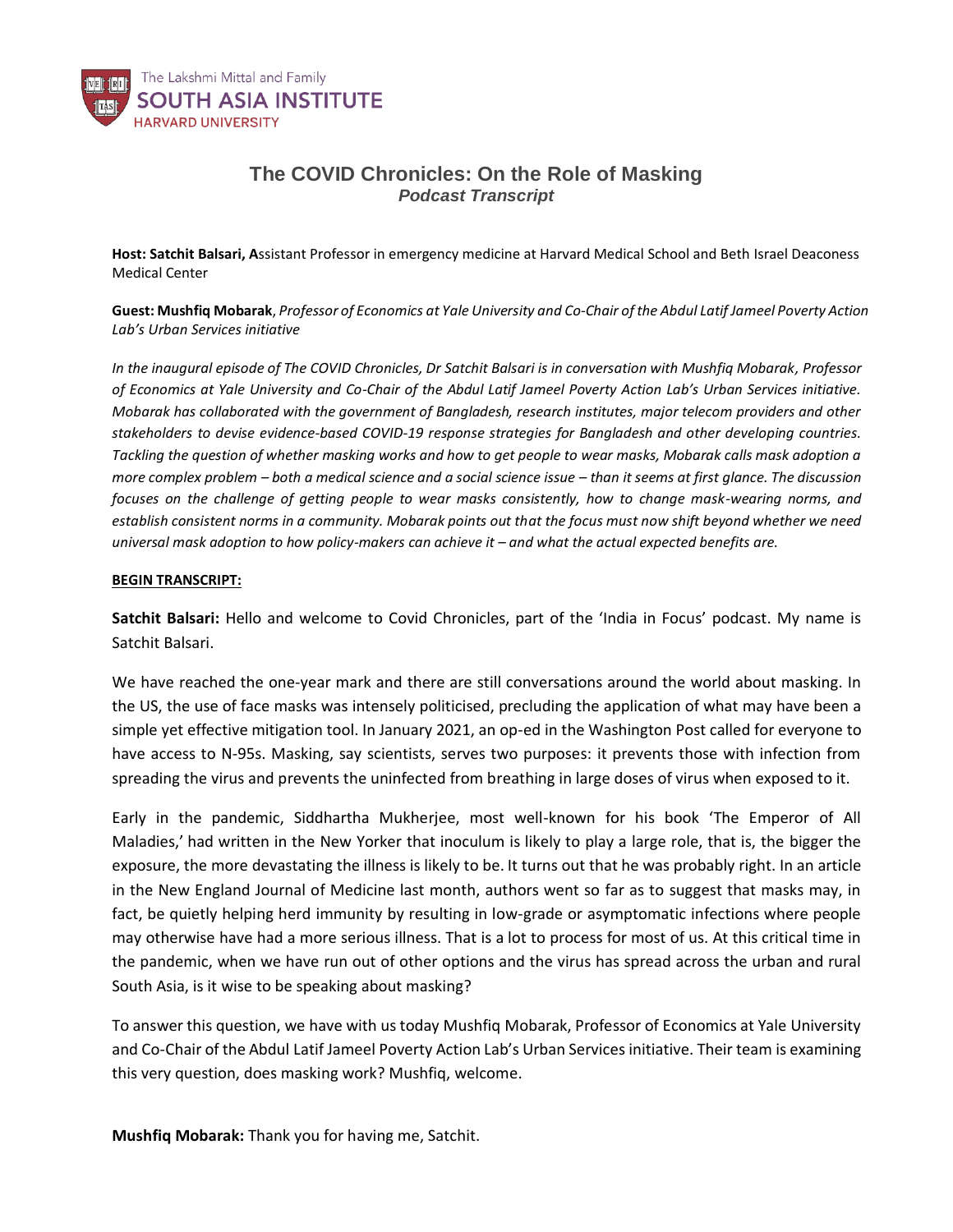**Satchit Balsari:** Mushfiq, why is an economist looking at masking?

**Mushfiq Mobarak:** The problem of masking and how to address the low usage of masks that we see around the world, it's both a medical science and a social science problem. So, the reason is that we need to establish whether masks actually improve health outcomes as you were just talking about. But it turns out we've also learned that it's equally challenging for us to figure out how to get people to wear masks consistently, how to change mask-wearing norms and establish consistent norms in a community because it's the community-level mask wearing that works.

It's not yet clear from the data whether the masks are protective for the wearer and how protective they are, but it is quite widely accepted that community-level mask wearing are protective of each other. We reduce transmission rates. We started thinking about this problem back in April as the pandemic hit and initially we had an agreement with a funder who was really interested in studying this problem at large scale. So, if we were to distribute masks to large numbers of people in South Asia, would that reduce Covid infection rates? After that discussion, we started collecting data in Bangladesh, rural Bangladesh to figure out what's happening, rural Nepal as well, with respect to masking and other social distancing behaviors. And something we learned that was quite surprising is that between say late March, late April, as Covid-19 became well known in the South Asian community, the masking rates shot up, people reporting to us that they had masks, that they were wearing masks, shot up from essentially zero percent say in mid-March when nobody was wearing masks upto like 80, 90, 95 percent in some communities by late April.

And so that was a big surprise. Once that happens, I actually started thinking about things a little bit differently that 'oh maybe this is a problem that we don't need any external intervention to solve, people have already figured it out and they have gone in and addressed the problem for themselves, so no external intervention is actually required here.' So, we actually paused and said 'okay, let's not implement this because this money might be better spent elsewhere.'

**Satchit Balsari:** Well, we know that masks work. There are all these YouTube videos of folks spraying aerosols on masks and showing that they don't cross the barrier. Why do you need to go out in the field and observe people? Don't we already know that masks work?

**Mushfiq Mobarak:** Here's the interesting thing that happened. So, we started getting other anecdotal information from other research groups like ICDDR, B, there's another group at Stanford Medical School headed by Steve Louby, and we learned that they were finding that 'no actually masking rates don't seem that high. It's curious that you are seeing such high rates in your inner data.' So, we then said, 'okay, maybe it's something like social desirability bias,' so when I ask people, 'are you wearing a mask?' they say 'yes' even if they are not. So we then started re-asking the question as 'Oh, do you see other people around you wearing masks?' not asking about their own behavior but others' behavior but even then we're seeing people saying 'yeah' other people seemed to have said 'no.' The numbers came down, maybe at 75 percent or 80 percent rate, they seemed to have masks.

Okay, and then we went a step further and said, 'okay, let's go and do some direct alteration ourselves.' So we basically stationed hundreds of people at thousands of points around the country, at mosques in Bangladesh, at mosques, in markets, at village entry-exit points etc. and then what we observed was something quite different. This is now in May, we see that maybe about 30 percent of people were wearing masks. So, essentially, it was true that most people had a mask but about two-thirds of the time, they were just keeping them in the pocket. So, actual mask wearing rates were actually a lot lower and that's what you really need to address the public health issues. And as we continued collecting data,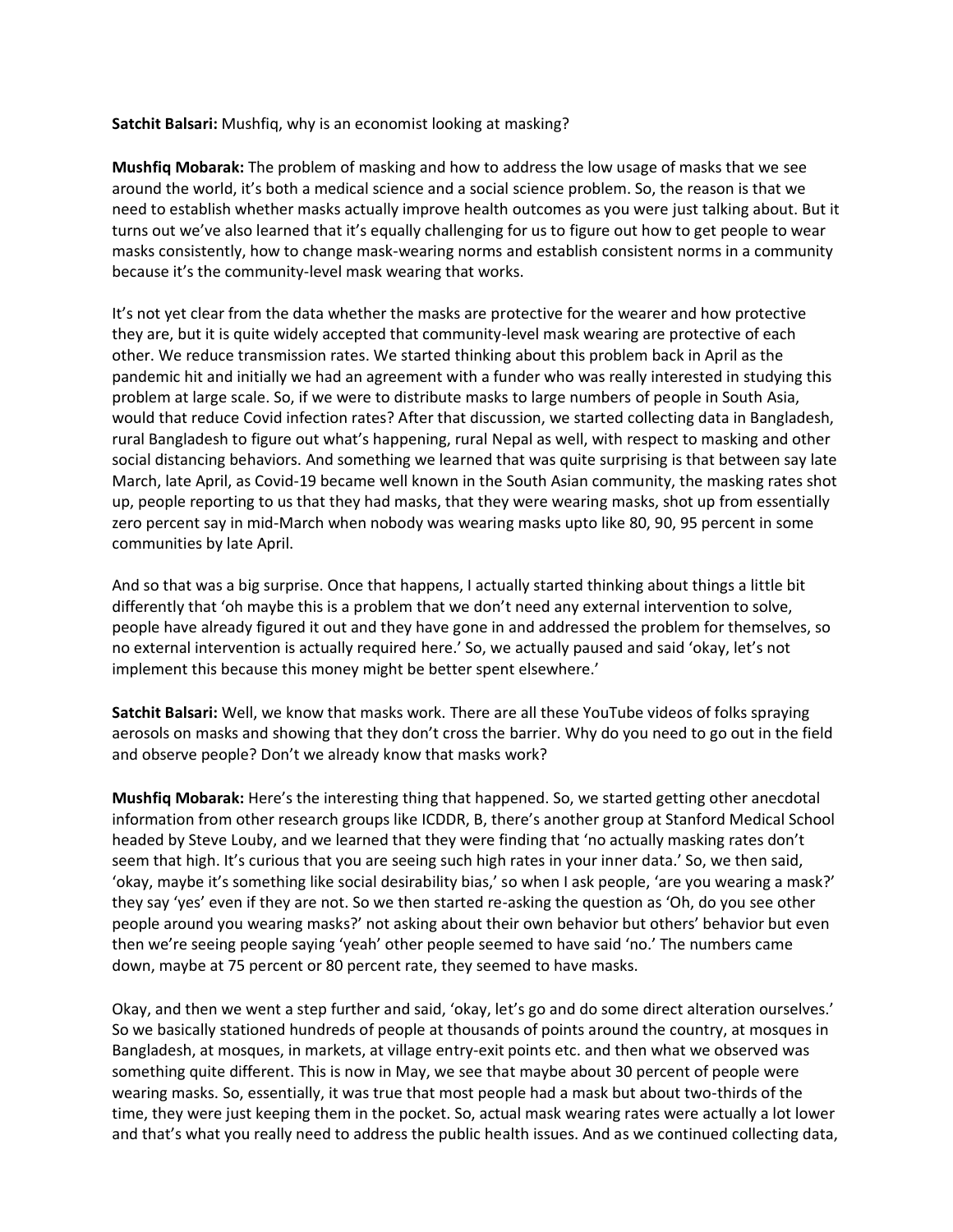the rates actually started coming down even more, right. And then if you start doing a bit more sophisticated analysis, where you say, 'let's see if people are properly wearing masks.' The proper wearer would have to have both the nose and mouth covered and not just covering their chin. Once the use of criteria being properly wearing masks, it appears that the rates are in the teens, so maybe ten or fifteen percent of people are properly wearing masks.

So, that led to us reopening the trial and saying, 'okay, look. This is a problem that still needs our attention. So let's think about how we can get people to wear masks,' and that's where the idea for the study came from.

**Satchit Balsari:** Wow. That's a huge difference between 80-90 percent folks saying they are using masks, and then an observation that concludes that less than one in five people are masking. So, Mushfiq, the logistics of this sound daunting. You mentioned deploying hundreds of observers at thousands of locations, how do you actually go about doing this? How do you know that your observers are in the right locations, not biased? What is the scale of which you are talking about, did you do this on one day, did you do this on several days? Because if you are going to turn around and tell policymakers or the government of countries that only 10 or 15 percent of their population is masking, how do you ensure that the recipients trust your message?

**Mushfiq Mobarak:** So, in order to answer these questions, these are, of course, hit on the right set of challenges. These are very complex challenges, how to get people to wear masks, how do we measure whether their masks are actually effective, how do we make the norms stick. So, we needed to address all these challenges all at once, and do it on large scale and I'll explain the importance of scale in a second. So, we implemented large-scale, randomized controlled trials all over rural Bangladesh in order to answer these questions. And, so a randomized controlled trial, just like in the medical sciences you give some treatment, such as a pill to a treatment group and you have a controlled group that doesn't receive the exact same treatment, and then you track their outcomes. It could be health outcomes, it could be mask-wearing outcomes overtime. This is a method that was popularized, started in the medical sciences, popularized in the social sciences and most recently honored with a Nobel Prize to Abhijit Banerjee, Esther Duflo, and Michael Kremer.

So, what we learned is that, look, to solve the masking problem, we do need to answer the question, 'are masks reducing Covid transmission?, we also need to answer the question, 'are masks protective for the wearer?' So those are kind of public health epidemiology questions, and therefore, in our team, we have representatives from Stanford Medical School and also engineers who are experts at mask design and testing of filtration efficiency of masks etc. So, for the medical questions, we have the right set of experts leading that work but there's another problem here, which is, we also need to get people to wear masks because masks are going to be effective only to the extent that they are actually adopted and used regularly. And there's a important set of social sciences question there, which is, 'how do you change behavior?' because as we know from a broad class of technologies, products, behaviors like improved cookstoves, insecticide treated bed nets, or even toilets in rural India, right. That is very difficult for us to change behavior, get people away from what they used to do like open defecation and into using toilets, or moving away from stoves that use biomass and produce a lot of smoke and into using cleaner burning stoves that are healthier for you and your family.

And masks are a similar problem, like how do you get people to move from not wearing masks to wearing it. And so we have been doing a lot of research to understand what are the set of conditions we need to put in place in rural communities to encourage mask usage consistency And, it turns out that challenge is quite complex, it's because it's not enough for us to just distribute masks. So, you might think people aren't wearing masks because they don't have one, but it turns out that's probably a small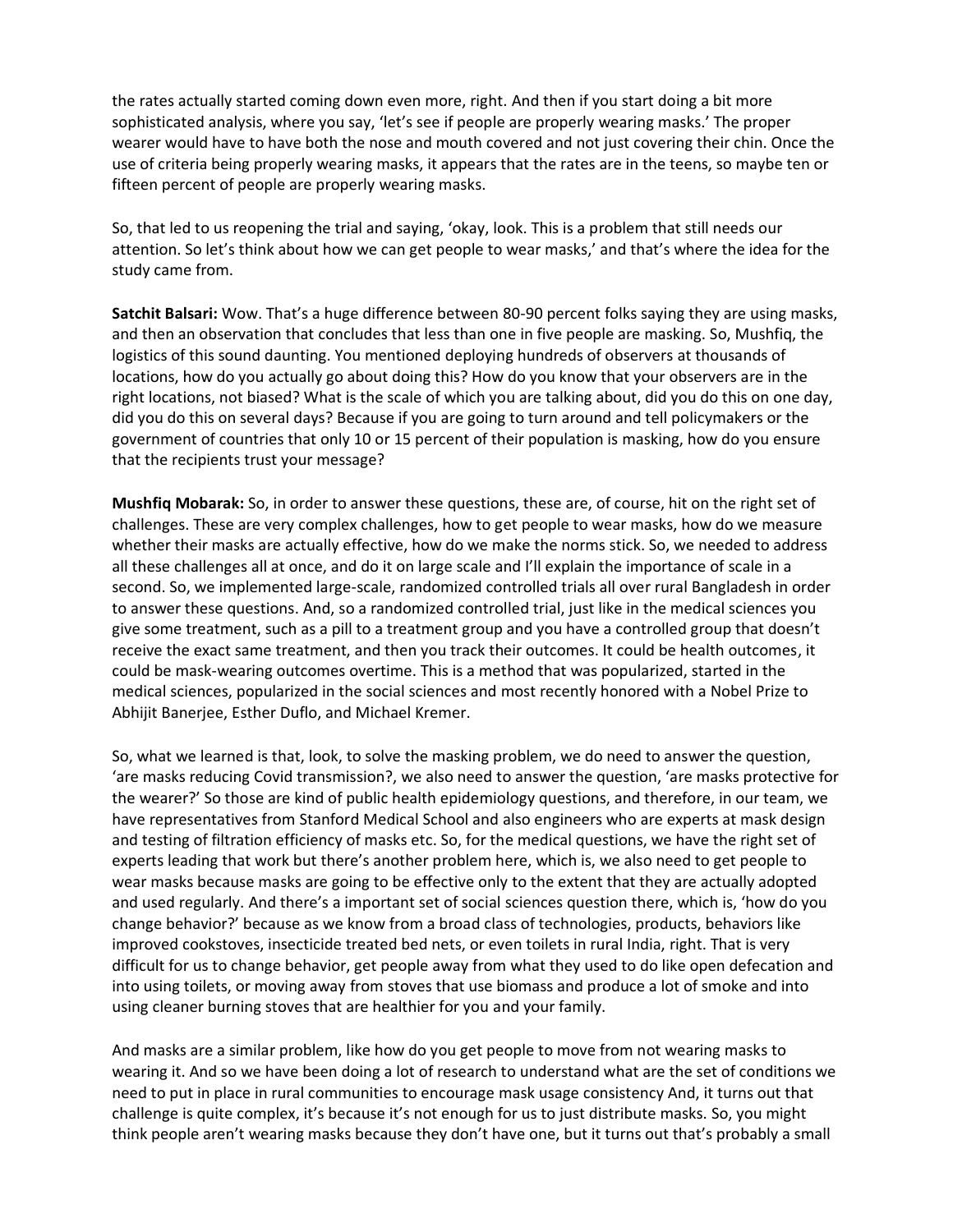part of the challenge. It would be useful for us to go door to door and distribute masks and we are doing that but you need to do a lot more beyond that.

So, beyond distributing masks, we are also employing mask promoters in all these villages. So people who are members of the community and sometimes outsiders, wearing uniform for the implementer, you know who's distributing the masks, and reminding people they should wear it, reminding people about the importance of doing it, standing at the village entry-exit points and as people are walking out, reminding them why don't you have a mask or if you have it in your pocket please put it on or here's a replacement mask, a cheaper one, which you can use this time but please don't forget next time. Then there's also enforcement that needs to happen at high-risk places, such as at markets and mosques. So, there we are working with Imams at mosques as team, saying during your khutbah, the sermon that is given before prayers start, can you mention the importance of wearing masks and that it's required for people who come into this mosque to keep their masks on. You also need to catch people at the entrance and make sure that everybody coming in is wearing a mask.

At the market, which is another high-density, high-traffic area, you want to make sure people are wearing masks there. So, we worked through the local committee, Bangla's Dukan Malik Samiti, which is the committee of owners of the stalls at the market, making sure all their staff, the vendors are consistently wearing masks, and again, standing at the entrance and exists and making sure people are wearing masks. So, it's a combination of distribution but also encouraging behavior change and some information, programming around why it's important and explaining people why it's important and then doing some monitoring and then enforcement. So, that entire package seems to be necessary. So, the ultimate trial is going to be very large-scale, we are working with a sample of 700,000 people in Bangladesh with half being in the treatment group, so about 350,000 households will be getting all this programming and then the other halves will have status quo, like many people will be wearing masks but we are not going to be intervening in any way. And then within, there's a lot of other questions that are unclear still and we'd like to delve into through this trial.

So, one is what type of masks are most effective and cost-effective. So, you have these cloth masks that are reusable and the fact that they are reusable and washable means that people can hold on to it for a long time, maybe that's the right solution. However, cloth masks are also about five times more expensive than surgical masks and also they are about 50 Takas as opposed to 10 Taka, and the surgical masks, we've done tests in our engineering labs to show that you can wash these surgical masks up to five or six times and their efficiency is broadly retained. So, it's possible that we might be able to reach a lot more people quickly if we use a mask that is one fifth that expensive but still effective. So, that's one question that we are trying to learn about and the way we do it is in the treatment group, we randomly separate them into two different subgroups. One group's villagers receive surgical masks, the other group receives cloth masks, and then finally, you might think that there would be cheap, simple interventions you can add to this that can get people to wear masks consistently. So, just as one example, what happened if you were to ask people to make a commitment, a verbal commitment saying 'yes, I'm going to wear a mask.' And what happens given that social norms will need to change if we then publicize that commitment, saying that okay, you made a commitment, we are going to use your name and tell other households of the village that this person has made a commitment to wear a mask and here's a sticker that we'll put on your, like a poster we'll put on your wall that shows to others that you are a mask-wearing household, right.

**Satchit Balsari:** Even if folks see the value in wearing masks nine months into the pandemic, there seems to be a lot of fatigue around wearing masks and folks getting lazy and pulling their masks down and wearing chin masks than face masks. How do you address the issue of incentivising people to continue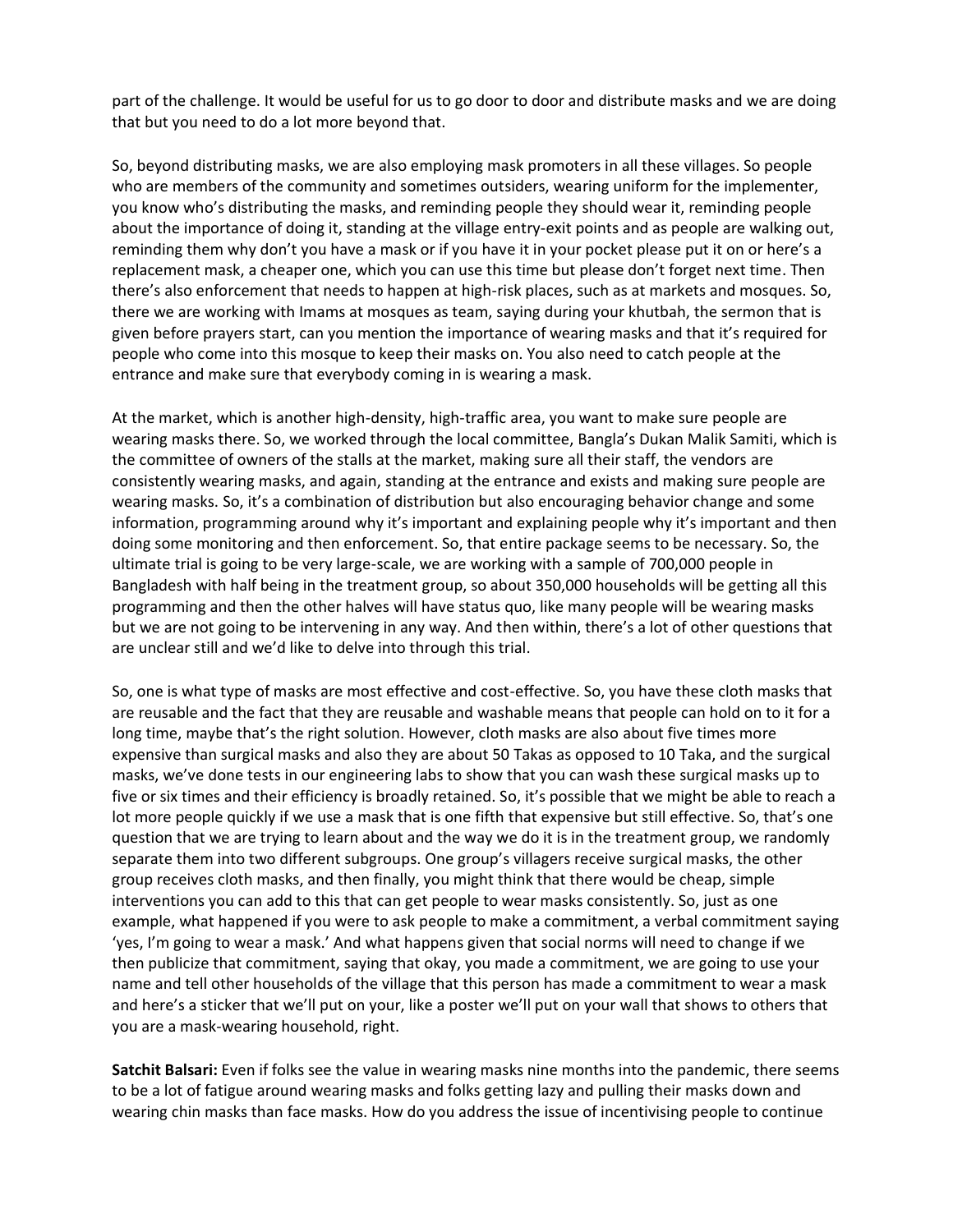to wear masks, are there examples where this has worked in other public health interventions elsewhere in the world?

**Mushfiq Mobarak:** We are trying out many different little interventions, in some villages we are trying out providing certificates or monetary incentives to the village or to the leaders depending on the village to see if incentives are paid on the basis of yes, this is a village where we are monitoring and we've learned that mask wearing rates have gone up a lot, does that help? These ideas are coming also from some other interventions that we already tried on in India, such as certificates for open defecation-free villages. So, we are trying out all these things to learn what works and what doesn't work. And the reason to try this out is, we want to ultimately come up with the most cost-effective package, so that when this project gets replicated in the rest of Bangladesh, hopefully gets scaled up in the rest of Bangladesh or other parts of the South Asia or Africa, that we have some rigorous knowledge of what works and how to cost effectively invest in these.

**Satchit Balsari:** Mushfiq, from what you're describing, the simple act of wearing a facial covering, a cloth mask or a surgical mask, that seems like a very simple and elegant public health intervention, now seems, as with most societal behavioral change interventions, more complex. How much does this cost, what you describe is straight out of implementation science, textbooks, you incentivize people, you have promoters in the community, you have societal prompts, economic prompts to encourage people to change behavior. You mentioned that 350,000 people will be the recipients of these thorough interventions to promote masking, but if one were to scale that across South Asia, we are looking at nearly two billion people, is it scalable? What does it cost? A surgical mask or a cloth mask may cost 10 or 15 Takas but what does this package of interventions that you talk about costs, for say, an average sized village in South Asia?

**Mushfiq Mobarak:** Yeah, so in public health and in economics, we also calculate what is dollar cost per life saved or per year of disability-adjusted life saved and based on our current knowledge of how effective masks are, this would represent, I think even accounting for all the costs associated with getting people to wear a mask and getting all that behavior changed, this would end up representing one of the best buys in public health. And in terms of the dollars, it costs us the same to save a life. So, I think if this project demonstrates that masks are effective at reducing Covid transmission then this would be a highly cost-effective way for us to address this important public health challenge even relative to other good ways that the world has already invested in trying to protect human life. And now, in terms of the costs, overall of course if we could get away with only distributing masks, the cost there is very, very low, it's peanuts. So, we're talking about a surgical mask, which is about less than 10 US Cents, 10 Taka, which might be about 8 or 9 Rupees in Indian Rupees, and the cloth masks is 50 Takas, so we're talking about less than 50 US Cents and something like 40 to 45 Rupees. But if we could get away with that, that would be awesome, however, what we've learned so far is that it is unlikely that distribution is going to be sufficient, that we also need to add all these other behavior change interventions and monitoring and enforcement at the same time. And therefore, the net cost of implementing this program will be higher than just distributing masks. But on this, we've already started working with the Bangladesh government, in fact, the Associate Director General of Health is part of our research team now and the DG of Health in Bangladesh has decided that they do want to think about addressing this problem at large scale and they have a plan to distribute 80 Million masks.

Through this project, we have also developed a lot of expertise now on proper mask designs through the Stanford labs' work, you know what type of material should be used, how do we measure filtration efficiency, what are the types of material and masks that are more effective than others that are much less. And we've seen that the readymade garment factories in Bangladesh who are producing these masks for us in large scale, the same factory sometimes produces masks that have 95 percent filtration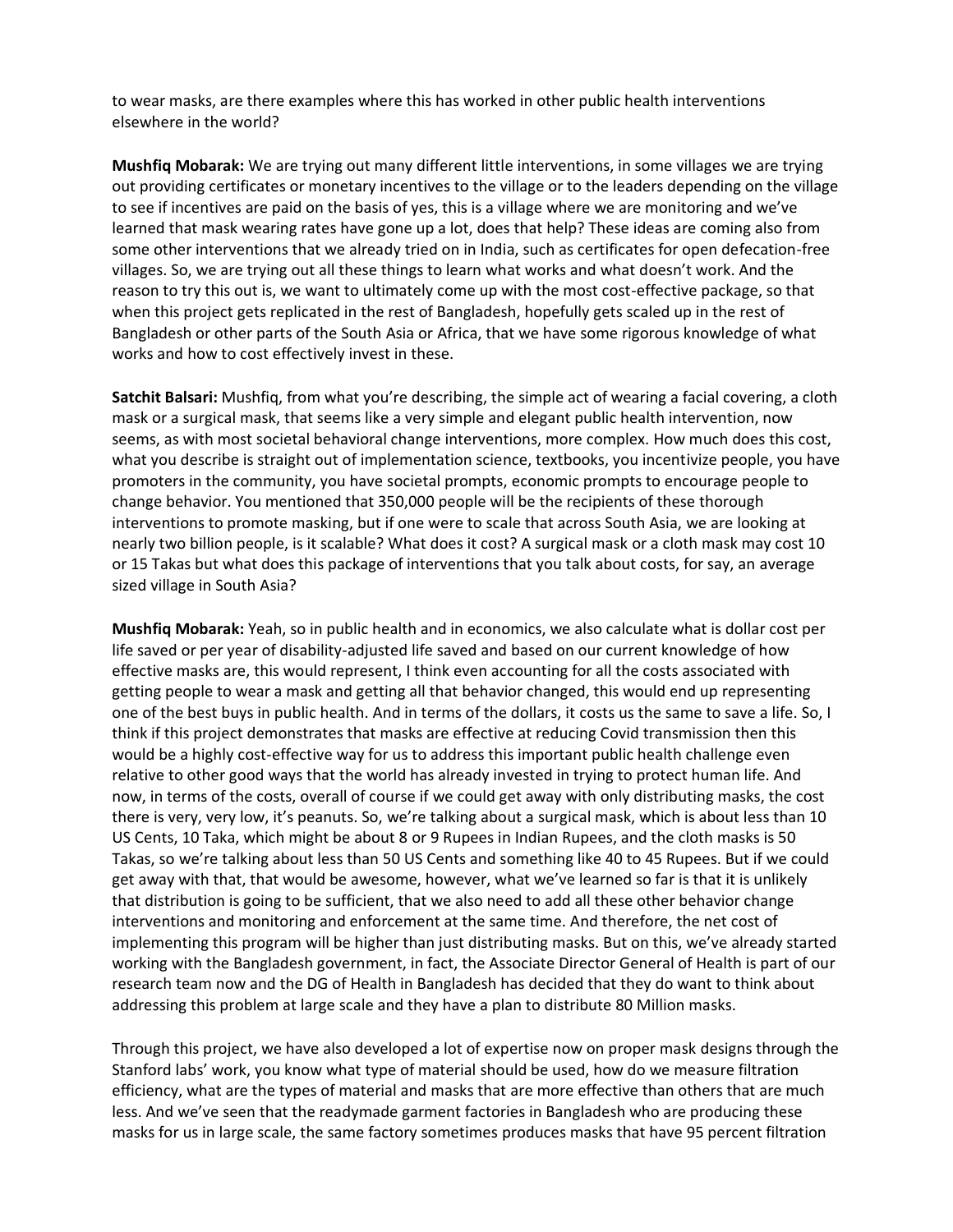efficiency but also down to like 15 or 30 percent efficiency. So, it's important for us to do some of the basic science work to make sure that we have identified high quality products.

**Satchit Balsari:** So, how do you actually measure whether your experiment is working, I mean, you will see people wearing masks but all that answers is whether people are wearing masks or not. How do we know whether that has actually made a difference in the community?

**Mushfiq Mobarak:** If you want to measure Covid transmission then you have to do something called seroprevalence, you need to look for antibodies among the population of these communities to see that in treatment areas we have, we are experiencing zero antibodies and other control areas. And those types of tests are quite expensive, but of course that's not something that needs to be repeated as we scale up the program. In terms of the cost of the study, yes, doing a study with 700,000 people is costly but we should keep in mind that most of the cost here is about measurement, it's research cost that doesn't need to be replicated when you think about scaling up the program once you establish that the study actually produces useful outcomes.

**Satchit Balsari:** The results of the study have significant public health interventions, not just for Bangladesh or South Asia but for the entire world presumably, both low and middle income settings as well as highly developed countries as economies are rearing to get back to work. What are you finding?

**Mushfiq Mobarak:** So, we are proceeding very, very carefully. Getting ethical permission both from Yale University internationally but also getting it from Bangladesh Medical Research Council and from the administrative permission from the Director of General Health. And so, it will take a little bit of time for us to report a full range of results and by little bit of time, I mean maybe 8 to 10 weeks. But as I mentioned earlier, this is kind of a two-stage study, the first stage is how to get people to wear masks and the second stage is do masks actually protect public health and do they reduce transmission. And the second stage takes longer, the reason is that we have to take blood spots in the beginning of the study and then we have to take blood spots at the end of the study to compare the antibody rates and figure out the treatment areas where we are seeing systematic differences. However, the first stage of the study, how do we get people to wear masks, so that's much quicker because we run those interventions first, all these behavior change interventions I described, and then we can immediately report in a few weeks what the change is mask-wearing rates were. And that we have already piloted for a couple of rounds to refine our approach and what we've seen so far is even without those additional interventions as I described about commitments and publicizing the commitments or providing incentives, even holding those aside, just doing monitoring and enforcement, the reminders etc. has led to about a 40 percentage point increase in mask wearing. So, we're talking about something like a tripling or more, that's something like a 300 percent increase in mask wearing. So, we feel like we have the basic set of intervention we've thought through now but hopefully with the incentives etc. we can get that rate even higher.

**Satchit Balsari:** You know Mushfiq, as I'm listening to you, I can't help but think how some of these implementation challenges are very different here in the United States, where both you and I live and in South Asia where we're from. The trust is sort of a government intervention that varies widely from society to society and at this point in the United States, trust in government is probably at its nadir in at least recent decades. Vaccine hesitancy is not just any public intervention but one that the public health community may need to address very quickly in the Covid pandemic as well. Is this an issue in South Asia? You're talking about behavioral change, getting people to wear masks and what I'm hearing is that it's more of a knowledge gap rather than a hesitation or a resistance to masks. What have you been observing, you've worked in the region for a long time now.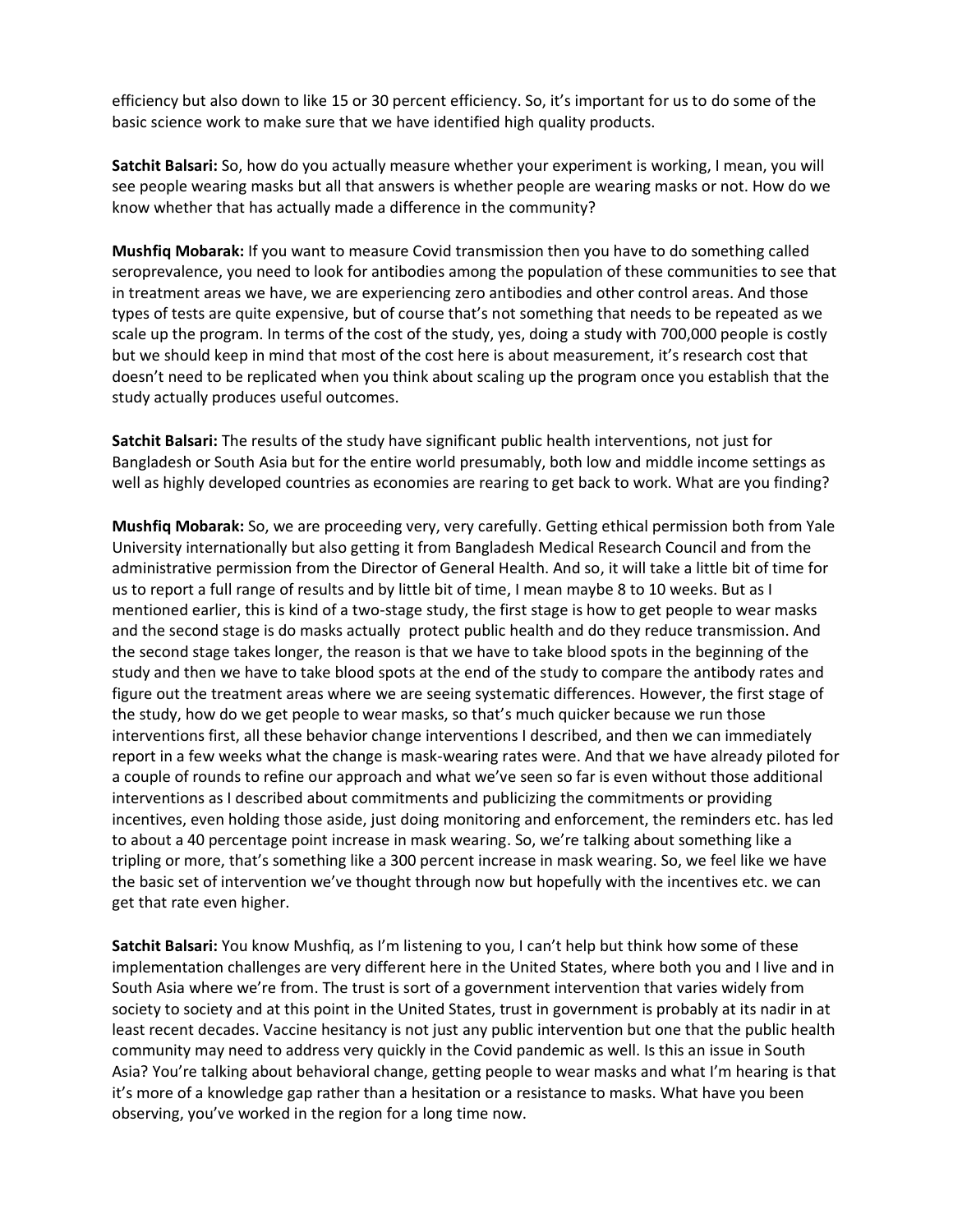**Mushfiq Mobarak:** Yeah, so you're actually right that there are huge differences between North America and South Asia, but I'll also add to that there are pretty large differences between different countries in the regions within South Asia. So, for example, as Amartya Sen, the Nobel laureate from West Bengal has written eloquently about that Bangladesh while being much poorer than several north and western Indian states, in terms of GD per capita much poorer, but our health indicators, our social achievement indicators actually look more promising, much more favorable numbers compared to those states that are richer. So, this is in terms of childhood vaccination rates, maternal mortality rates, infant mortality rates, being able to avoid deaths under the age of five. So, it's clear that public health interventions like really simple low-hanging fruit somehow has had much better success in Bangladesh than some of our neighboring countries. And I think a lot of the credit goes to very large-scale NGOs who've done impressive work in Bangladesh and also credit to the government for allowing the NGOs relatively free rein to do that work. Many of us I'm sure have heard of BRAC, the world's largest NGO, which started in Bangladesh but also operates in many countries including several sub-Saharan African countries.

Even back in the late 1970s, at BRAC's inception, I still remember that they went around, visited 10 million households individually in order to given an Orsaline substitute in the hands of and in the knowledge of mothers, so that if the kid has diarrhea disease how to at least to suppress those symptoms such that the disease doesn't leave to a mortality event. So, in Bangladesh, overtime, since the 1970s, a lot of trust has developed. I still remember, and I grew up in the 80s, and I still remember some of the jingles that we saw on TV, both by the government and NGOs on exactly what you need to do in order to protect a life, say prevent a death from diarrhea disease. We are earning some of the rewards of that long-term trust that has developed. But it also tells us that look, the work that we are doing with masks in Bangladesh and the way we are getting people and encouraging people to use masks and if we are able to successfully change their behavior, it doesn't necessarily mean that the exact same intervention will work in the exact same way in India, let alone the United States or in Africa.

So, it's important to us, for at least the first stage of our study, which is about how to get people to wear masks, we do need to think creatively and carefully about in any given context how to do that well. Whereas the second stage of the study, it's kind of an expensive part measuring seroprevelantial blood spots, so that's about the behavior of the virus and how it interacts with the filtration of the masks, and that we think should work everywhere, so we don't necessarily need to repeat that expensive part of the study everywhere.

**Satchit Balsari:** That's fascinating Mushfiq. So, are you looking at other countries in the world to see what kind of behavioral nudges may be more effective in other cultures and in other contexts?

**Mushfiq Mobarak:** Yes, so as we're doing the Bangladesh study, we've already sped up May preparations for a similar study on the first stage, how to get people to wear masks, in Mali in West Africa. And, I've also started conversations with the team that's advising the West Bengal government on the mask-wearing work we're doing at Bangladesh because a lot of our material, including behavior change materials, given the exact sameness of language in West Bengal can be easily transferred over to West Bengal as well.

And then another area that your question really hits at in terms of hesitation that we're going to have to grapple with soon is on vaccine acceptability. So, are people going to be hesitant about taking a new vaccine for Covid when one such vaccine appears and here we are worried, including in countries like the United States, where we know there's going to be lot of hesitation on an imperfect and incomplete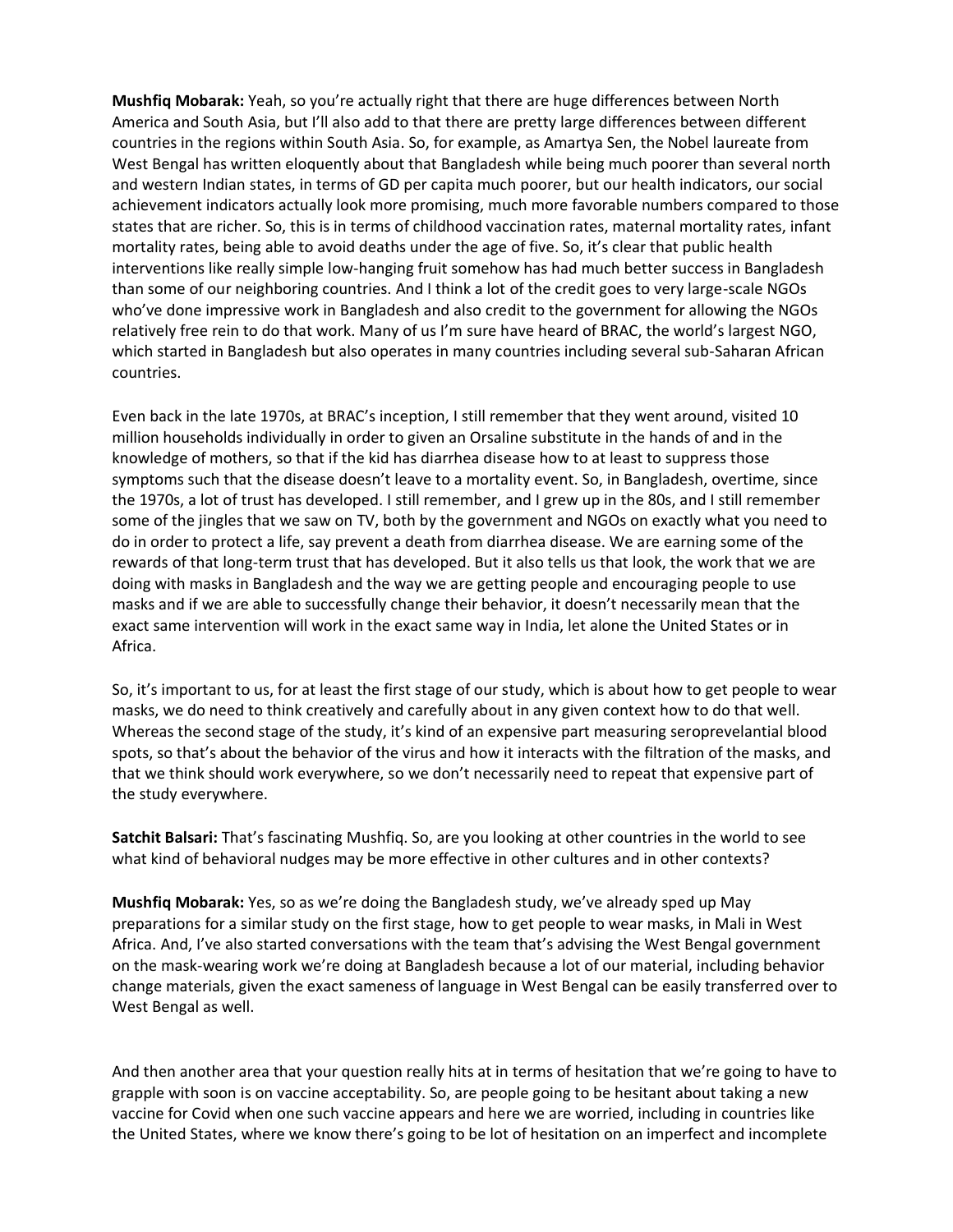vaccine coverage. And, the reason is, as you mentioned, that masks have been politicized in the US, which really shouldn't have been and even vaccines are becoming a little bit political where the leadership of the country is thinking about using vaccines as a political took as yes this problem is going to be solved so don't let it affect our re-election chances. Once that happens then people start viewing a public health intervention through a political lens as opposed to a medical lens, which is not great. So, we need to also work on reestablishing trust in public health officials, and in pharmaceutical companies that are releasing the vaccines but also putting it through very careful clinical trials to make sure that it's safe and effective.

So, I've been collecting some vaccine acceptability data, with the team collection around ten different countries in the world but we have some data coming back from Sierra Leone already and here we see that the rates of acceptability seems to have gone down relative to baseline, in the sense that in Sierra Leone, like 95 to 98 percent of people report that children have been vaccinated in the past against other disease but right now when we ask about their willingness to take a vaccine for Covid if one were to appear, less than four in five households say to us that they would accept a vaccine. And given such numbers from similar questions we've seen around the world that appears to be quite low. So, we do need to think carefully about compliance, people in Sierra Leone are also reporting to us that they're not willing to pay very much for such a vaccine, so we need to think carefully about compliance and acceptability of vaccines as well. I think that's the next big challenge that we will jointly face as social scientists and medical scientists.

**Satchit Balsari:** What I'm hearing from you is worrisome and it reminds me of Professor Heidi Larson's work in the UK, where she has for a long time examined this question of vaccine hesitancy and she concluded early on that this wasn't really a mishap or accident bad outcome that typically starts off spirals of vaccine hesitancy but often they are just rumors, and digital technology with this easy access to excess information at everyone's fingertips seems to be fueling such misinformation. Have you faced this or do you have suggestions as to how this may be countered either in Bangladesh or elsewhere?

**Mushfiq Mobarak:** Yeah, I think trust in some official or leadership voice is critical, maybe there's now too many disparate source of information and unless there's very clear, consistent messaging coming right from the top, from a trusted voice then you can see these social network effects of rumors spiraling and people learning different pieces of information from different sources and you don't have perfect clarity from the official sources that ends up undermining public confidence, where people are like oh, it's not clear what I'm hearing, what I'm learning and there might be some risk here, so maybe I should just play it safe and not vaccinate.

So, I think clear, consistent messaging, allowing trusted expert voices, like people who are epidemiologists and medical researchers lead that conversation, I think it's going to be really, really critical.

**Satchit Balsari:** This is an important lesson that we could have all used in this pandemic as there was such a clamor of voices and opinions at the decision making table, frustration that many scientists have felt around the world is that they did not have a seat at the table where often consulting companies did and had, often undue influence on policy making and governments.

**Mushfiq Mobarak:** And I think it wasn't just a failure of political leadership, it was also a collective failure that we all had, which is that even the World Health Organization, let's say going back to the masking question, their guidance for a long time was not very, very clear. And the reason is that sometimes people worried about oh maybe we'll see a masking shortage and PPE shortage amid healthcare workers, and medical science voices were saying oh, maybe we shouldn't encourage too